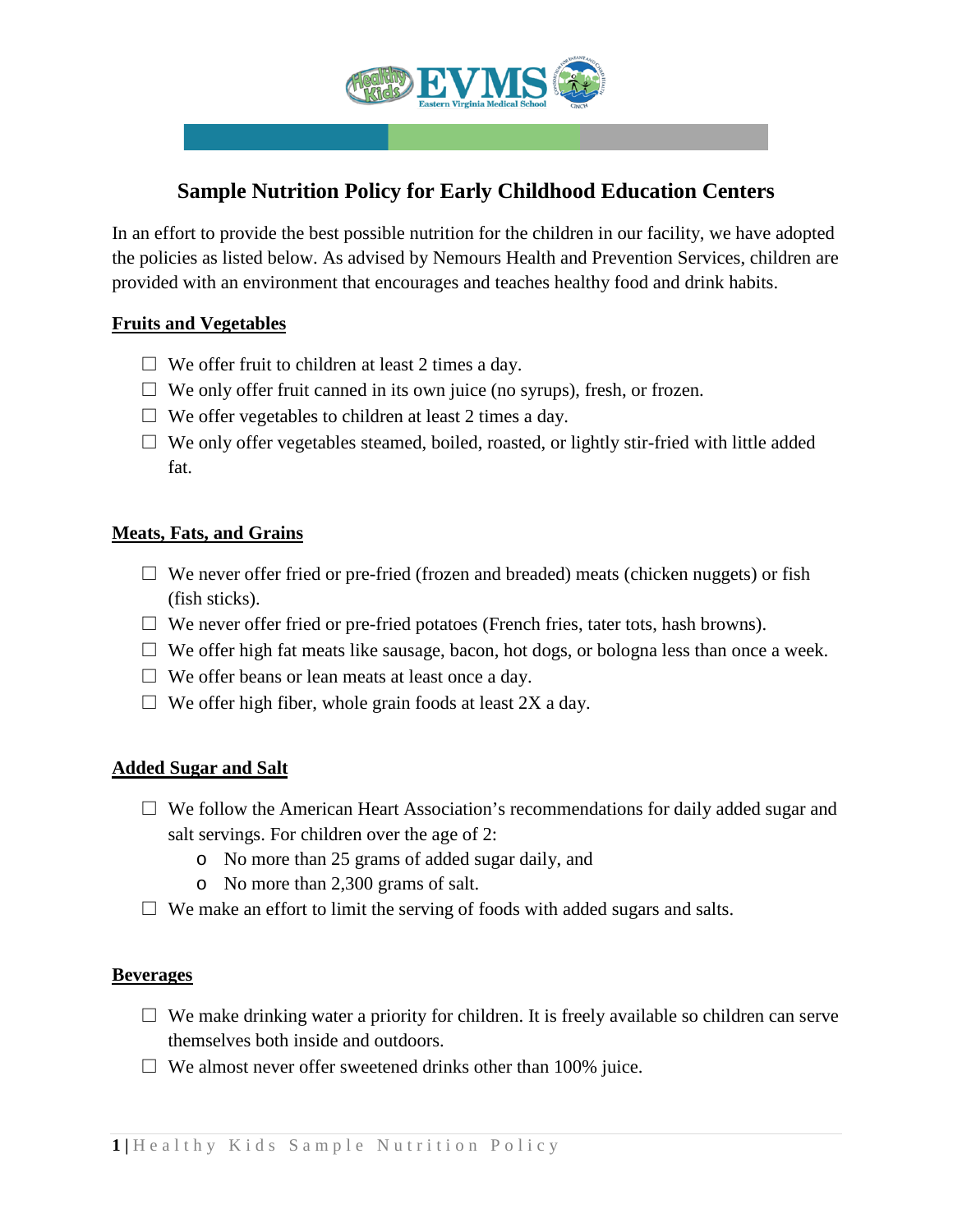

- $\Box$  We offer no more than one serving of 100% fruit or vegetable juice per day (1/2 cup for breakfast or ¼ cup for lunch or supper)
- $\Box$  We serve only 1% or skim milk to children age 2 or older.
- $\Box$  We do not have soda or other vending machines on site.

### **Menus and Variety**

- $\Box$  We have 3 week (or greater) cycle menu that allows for seasonal changes.
- $\Box$  Our menus include healthy items from a variety of cultures.
- $\Box$  Our menus include a combination of new and familiar foods.

### **Feeding Practices**

- $\Box$  Our staff help children determine if they are full before removing their plate.
- $\Box$  Our staff help children determine if they are still hungry before serving additional food.
- $\Box$  Our staff gently and positively encourage children to try a new or less favorite food.
- $\Box$  We do not use food to encourage positive behavior.

#### **Foods Offered Outside of Regular Meals and Snacks**

- $\Box$  We provide and enforce written guidelines for healthier food brought in and served for holidays and celebrations (see below).
- $\Box$  We celebrate holidays with mostly healthy foods or non-food treats.
- $\Box$  Our fundraising efforts consist of selling non-food items only.

#### **Supporting Healthy Eating**

- $\Box$  Our staff join children at the table for meal times.
- $\Box$  We always serve meals family style.
- $\Box$  Our staff always consume the same food and drink as the children.
- $\Box$  Our staff never eat unhealthy foods in front of the children.
- $\Box$  Posters, pictures, and books are displayed to provide visible support for good nutrition in classrooms and common areas
- $\Box$  Our staff often talk informally with the children about trying and enjoying healthy foods.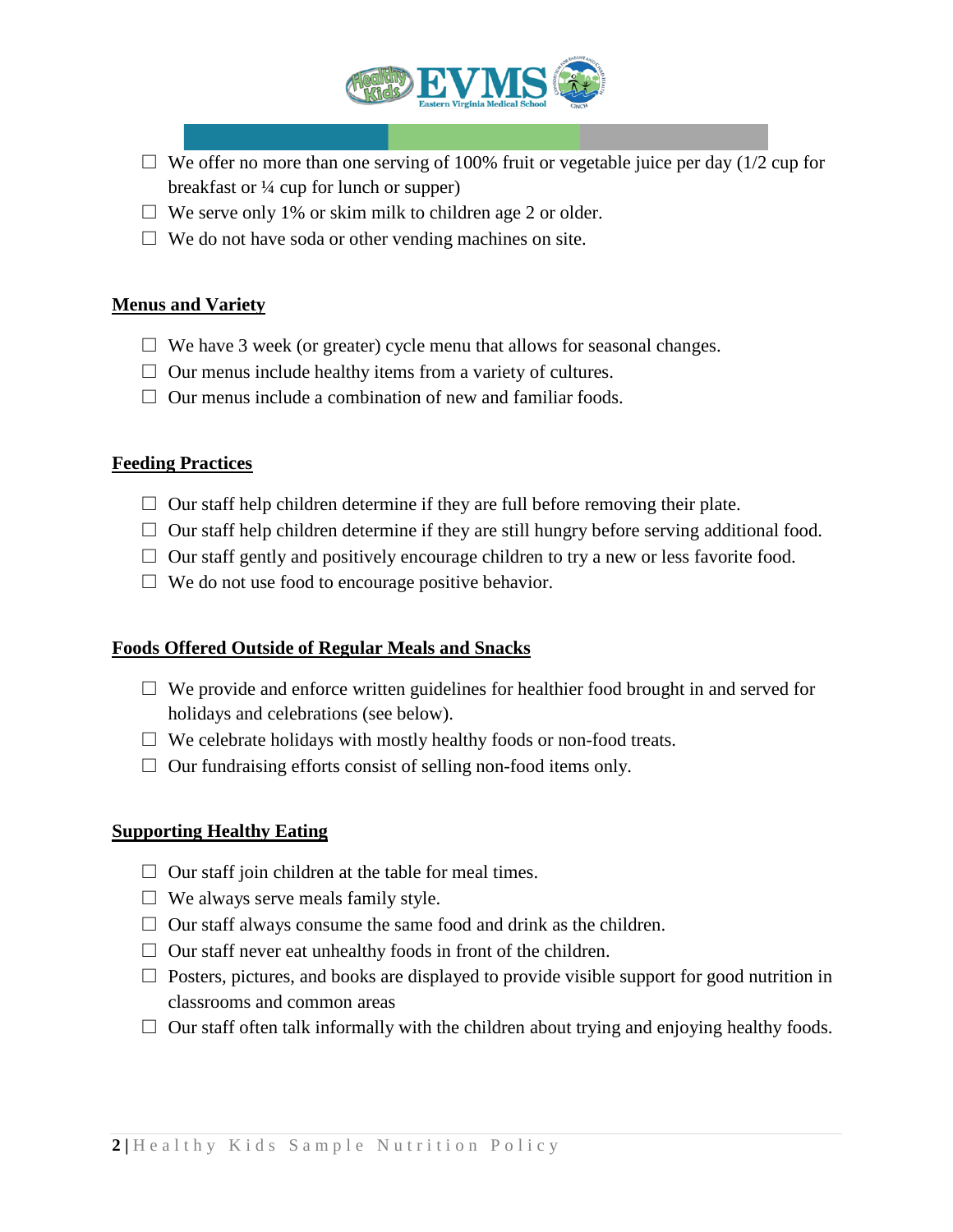

# **Infant Nutrition**

 $\Box$  We recommend that babies from birth through 5 months are fed breast milk exclusively and that infants be breastfed until they are at least 12 months of age.

# Support for Nursing Mothers

- $\Box$  We provide a private, clean and comfortable place (that is not a bathroom) for mothers to breastfeed or express milk. Mothers are also welcome to breastfeed in classrooms or other public spaces.
- $\Box$  Visual support of breastfeeding families are displayed in the center.
- $\Box$  We connect families with community support, if they desire it.
- $\Box$  Timing feedings to accommodate breastfeeding mothers. For example, if they want to breastfeed baby at pick-up, we will not offer a bottle directly beforehand.

# Infant Feeding Practices

- $\Box$  Babies are feed according to hunger and fullness cues as well as a feeding schedule if needed.
- $\Box$  We do not supplement with formula or solid foods without parental permission.
- $\Box$  We offer refrigerator storage of breast milk and ensure that each child's bottles are labeled with his/ her name, the date, and the contents of the container.
- $\Box$  Staff are trained to appropriately handle and store breast milk and infant formula.

# Developmentally Appropriate Nutrition

- $\Box$  Birth to 5 months: breast milk (preferred), or iron-fortified infant formula
- $\Box$  6 months to 11 months: breast milk (preferred), or iron-fortified infant formula with a variety of fruits, vegetables, whole grains, and lean meats (or meat alternatives) offered as complementary foods when the infant shows signs that they are developmentally ready.

# **Nutrition Education for Staff, Children, and Parents**

 $\Box$  We provide teacher-directed nutrition education to the children, through a standardized curriculum, 1X per week or more.